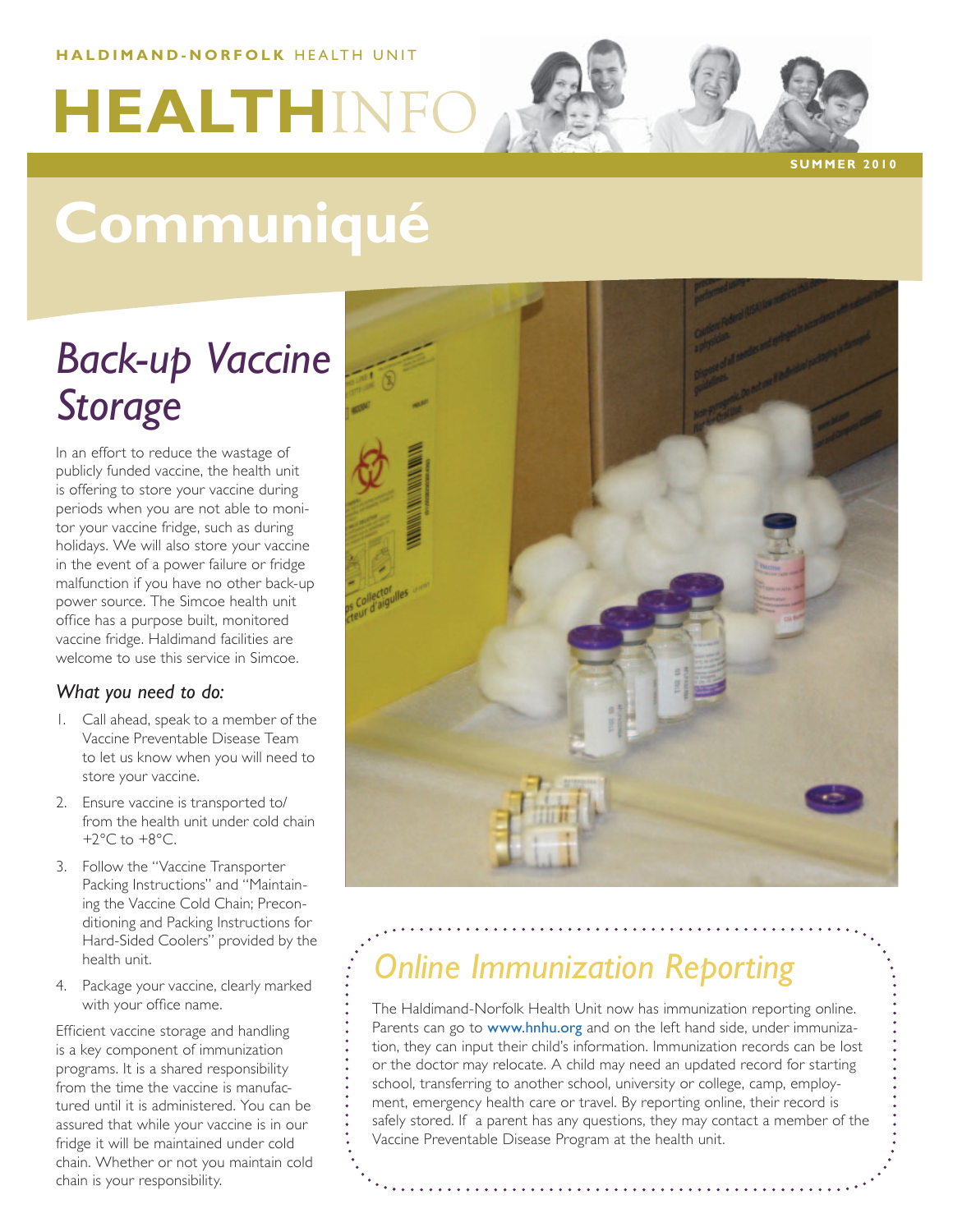$\rm ^{\circ}C$ 

50

30

20

10

-10

### **What to Do When the Refrigerator Temperature is Below +2° or Above +8° C**

A maximum, minimum or current tem perature reading below +2 ° or above +8° C means that your vaccines may have lost their potency.

### *In this case, you should:*

- Segregate the exposed vaccines in the refrigerator by placing these vaccines in a labelled container (or bag), marked with the date and time and "DO NOT USE". Do not use any of the exposed vac cines until your local public health unit has assessed whether any of the vaccines can still be used.
- If possible, move the vaccine to another stable, monitored refrig erator within your facility while you stabilize the temperature in the original refrigerator.
- In addition, if the current temperature is too high or too low, move these vaccines to a properly func tioning, monitored refrigerator, OR place the vaccines in a monitored insulated container with icepacks and a maximum-minimum ther mometer inside the vaccine package. This will limit the number of temperature excursions outside of the  $+2^{\circ}$  to  $+8^{\circ}$  C range and help to avoid vaccine wastage.
- **Insulated containers will only** keep vaccines at the appropriate temperatures for a short period. Vaccines will need to be moved to a functioning, monitored refrigera tor if the refrigerator does not sta bilize at the required  $+2^{\circ}$  to  $+8^{\circ}$  C range within a couple of hours.
- Call your local public health unit immediately to report the vaccine exposure.
- Check that your thermometer is working correctly (e.g., check the probe placement, check the bat tery). If in doubt, replace the bat tery.
- After checking the thermometer and the refrigerator (to make sure it is plugged in), record the date, time and temperature in your tem perature logbook. Always remem ber to reset your maximumminimum thermometer after each recorded temperature.
- Never use or discard the vaccine until your local public health unit has assessed the situation.

### *Returning Vaccines*

- Call the health unit immediately for advice if you suspect that vac cine has been exposed to temper atures below  $+2^{\circ}$  or above  $+8^{\circ}$  C.
- Never discard vaccine with your office waste.
- Always return expired or spoiled vaccine to your vaccine supply source (health unit) for disposal. These vaccines are returned to the Ontario Government Pharmaceutical and Medical Supply Service (OGPMSS).

#### *Routine Vaccine orders*

- Maintain no more than a onemonth supply of vaccines in your fridge at a time.
- Once vaccines leave the health unit inventory, they cannot be returned for restocking. Ordering excess vaccine can increase the risk of wastage.
- To know how much vaccine you will need, look at the average amount of each vaccine you use each month.
- Check vaccine expiry dates regularly.

*Reference: Ministry of Health and Long Term Care Vaccine Storage and Handling Guidelines - January 2006*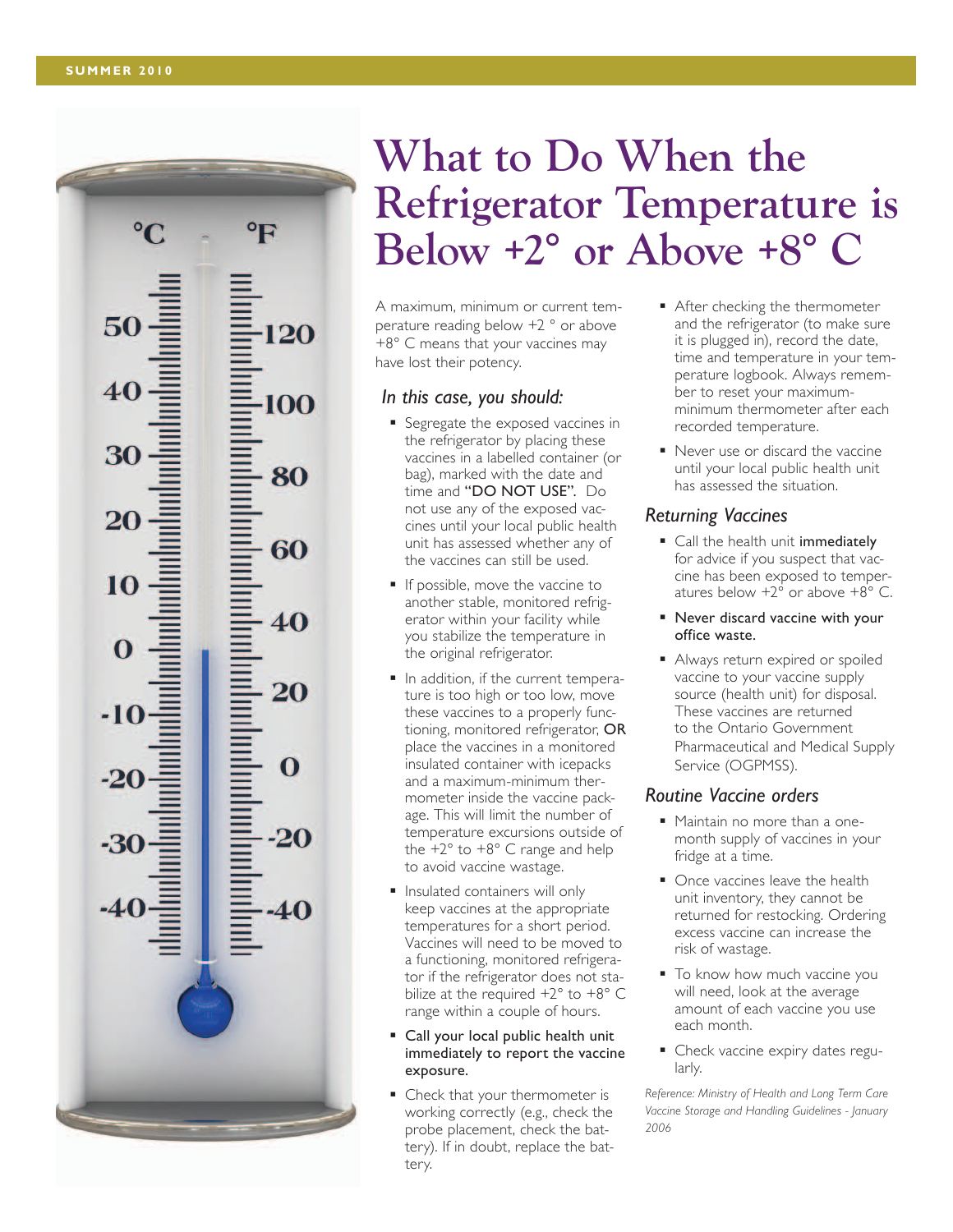### *ADVERSE EVENT FOLLOWING IMMUNIZATION (AEFI)*

### **What is an Adverse Event Following Immunization (AEFI)?**

An AEFI is any untoward medical occurrence in a vaccine which follows immunization and which does not necessarily have a causal relationship with the administration of the vaccine. The adverse event may be any unfavourable and/or unintended sign, abnormal laboratory finding, symptom or disease.

### **What type of AEFI should be reported?**

#### *AEFIs should be reported when the event:*

- Has a temporal association with a vaccine.
- $\blacksquare$  Has no other clear cause at the time of reporting: A causal relationship between immunization and the event that follows does not need to be proven and submitting a report does not imply or establish causality. Sometimes the patient's medical history, recent disease, concurrent illness/condition and/or concomitant medication(s) can explain the event(s).

### *Of particular interest are those AEFIs which meet one or more of the following criteria:*

- **Is of a serious nature:** A serious adverse event is one that is life threatening or results in death, requires hospitalization or prolongation of an existing hospitalization, results in residual disability or causes congenital malformation.
- **Requires urgent medical attention.**
- **If** Is unusual or unexpected: An event that has either not been identified previously or one that has been identified previously but is, at current, being reported at an increased frequency. For additional information regarding unusual or unexpected events, please refer to the Canadian Immunization Guide, which can be accessed on-line at http://www.phac-aspc.gc.ca/publicat/cig-gci/ index-eng.php.

If there is any doubt as to whether or not an event should be reported, a conservative approach should be taken and the event should be reported.

### **Who reports AEFIs?**

AEFI reports originate from multiple sources in Canada. Vaccine manufacturers are required by law (Food and Drugs Act and Regulations) to report to the Public Health Agency of Canada (PHAC), all serious AEFIs with vaccines for which they are the Market Authorization Holder, within 15 days of knowledge of their occurrence. No other legal requirement for reporting AEFIs exists nationally. Several provinces have enacted mandatory AEFI reporting requirements. However, overall reports are generally submitted on a voluntary basis by vaccine providers and other health care professionals.

The usual and preferred reporting flow is from local or regional health units to central provincial/territorial immunization programs. Reports are forwarded to PHAC electronically, or in hard copy by the provinces and territories, after all personal identifying information has been removed. On occasion, reports may be submitted directly to PHAC by vaccine manufacturers, travel health clinics, pharmacists, physicians or the general public.